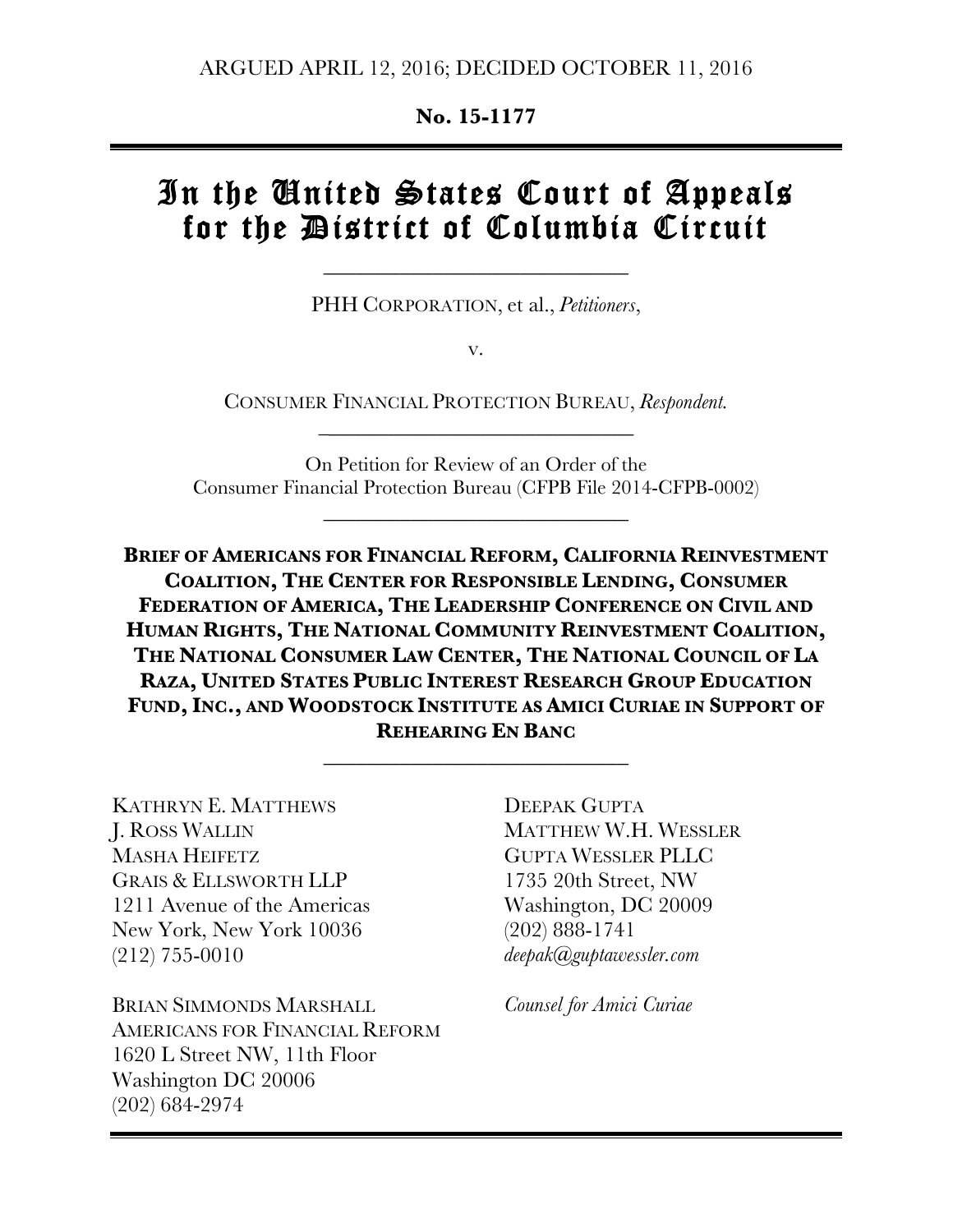### **COMBINED CERTIFICATES**

### **Certificate as to Parties, Rulings, and Related Cases**

- *A. Parties and Amici.* Except for the organizations that are signatories to this brief and any other *amici* who had not yet entered an appearance as of the filing of the petition for rehearing en banc, all parties, intervenors, and *amici* appearing before the district court and in this Court are listed in the petition for rehearing en banc.
- *B. Rulings under Review.* References to the rulings under review appear in the brief for Respondent.
- *C. Related Cases.* References to the rulings under review appear in the brief for Respondent.

### **Rule 29(c)(5) Statement**

No party's counsel authored this brief, in whole or in part. No party or a party's counsel contributed money that was intended to fund the preparation or submission of this brief. No person (other than *amici curiae*, their members, or their counsel) contributed money that was intended to fund the preparation of the brief.

### **Certificate of** *Amici Curiae* **Under Circuit Rule 29(d)**

*Amici curiae* are ten non-profit organizations that advocate for consumer protection and civil rights. Each organization advocated for the CFPB's creation and frequently appears before the Bureau to advocate for consumer interests. *Amici*  and their members therefore have a strong interest in ensuring that the CFPB remains free from undue political and industry influence, and are uniquely well positioned to explain to the Court why the panel opinion, if left standing, will threaten the Bureau's ability to protect consumers and imperil Congress's goal of creating a regulatory environment free of undue industry influence.

#### **Corporate Disclosure Statement**

No party to this filing has a parent corporation, and no publicly held corporation owns  $10\%$  or more of the stock of any party to this filing.

> */s/ Deepak Gupta* DEEPAK GUPTA GUPTA WESSLER PLLC 1735 20th Street, NW Washington, DC 20009 (202) 888-1741 *deepak@guptawessler.com*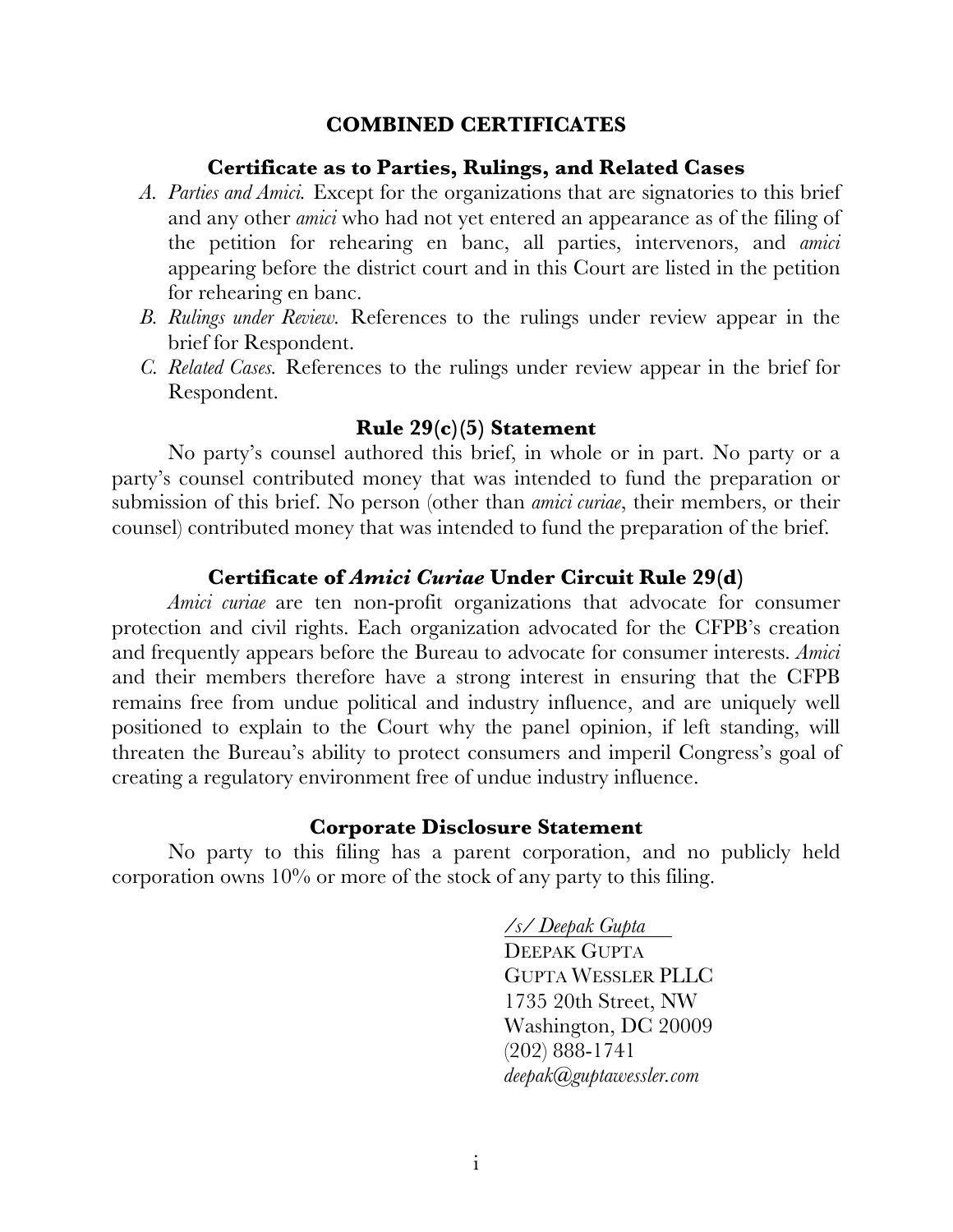# **TABLE OF CONTENTS**

| The panel's decision undermines Congress's goal of structuring the<br>CFPB to effectively protect consumers, free of undue political |  |
|--------------------------------------------------------------------------------------------------------------------------------------|--|
|                                                                                                                                      |  |
|                                                                                                                                      |  |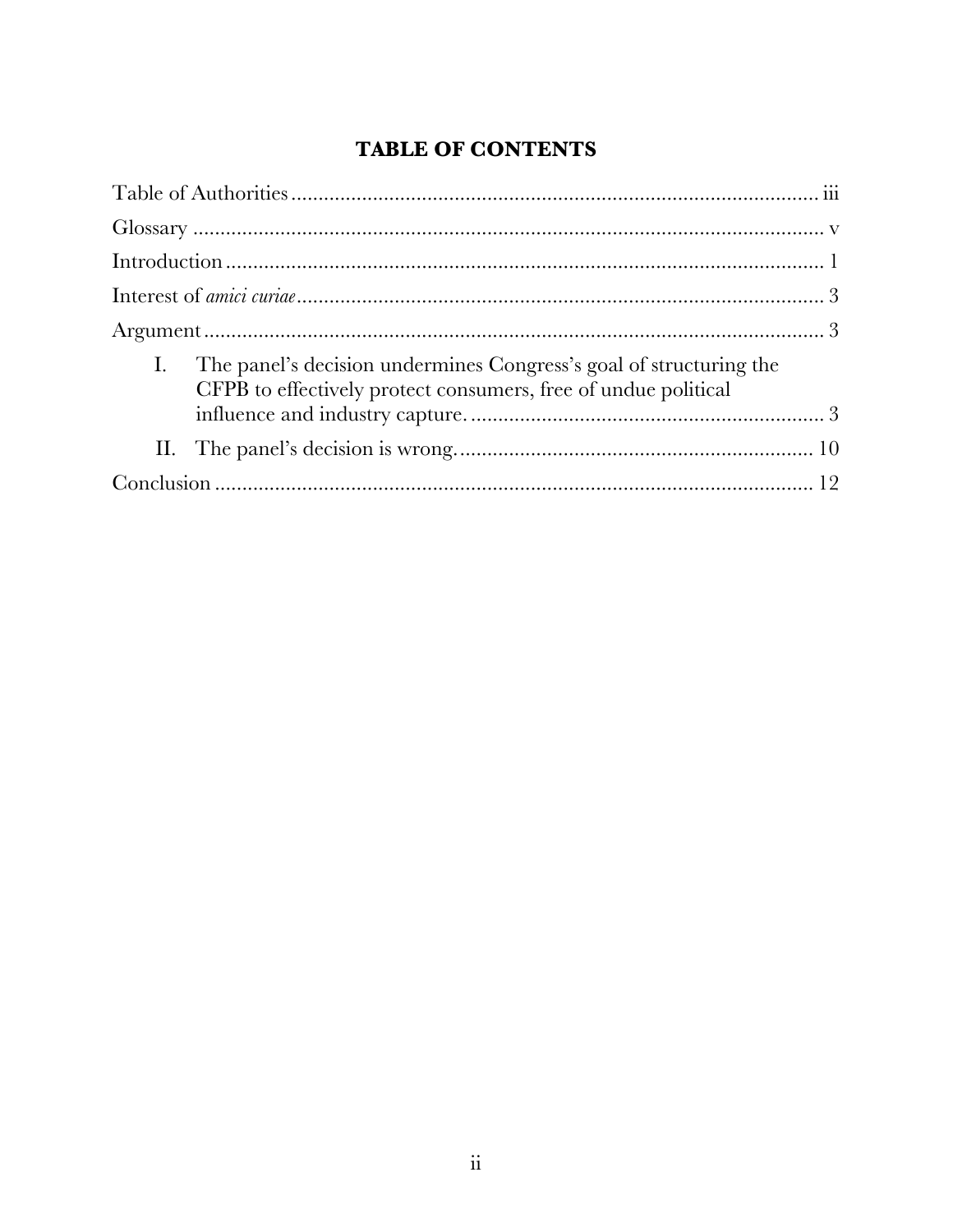# **TABLE OF AUTHORITIES\***

# **Cases**

| Ashwander v. Tennessee Valley Authority,                                     |
|------------------------------------------------------------------------------|
| Federal Election Commission v. NRA Political Victory Fund,                   |
| * Free Enterprise Fund v. Public Company Accounting Oversight Board (PCAOB), |
| * Humphrey's Executor v. United States,                                      |
| * Morrison v. Olson,                                                         |
| Swan v. Clinton,                                                             |
| Wiener v. United States,                                                     |
| <b>Statutes</b>                                                              |
|                                                                              |
|                                                                              |
|                                                                              |
|                                                                              |
|                                                                              |
|                                                                              |
|                                                                              |
|                                                                              |

<sup>\*</sup> Authorities upon which we chiefly rely are marked with asterisks.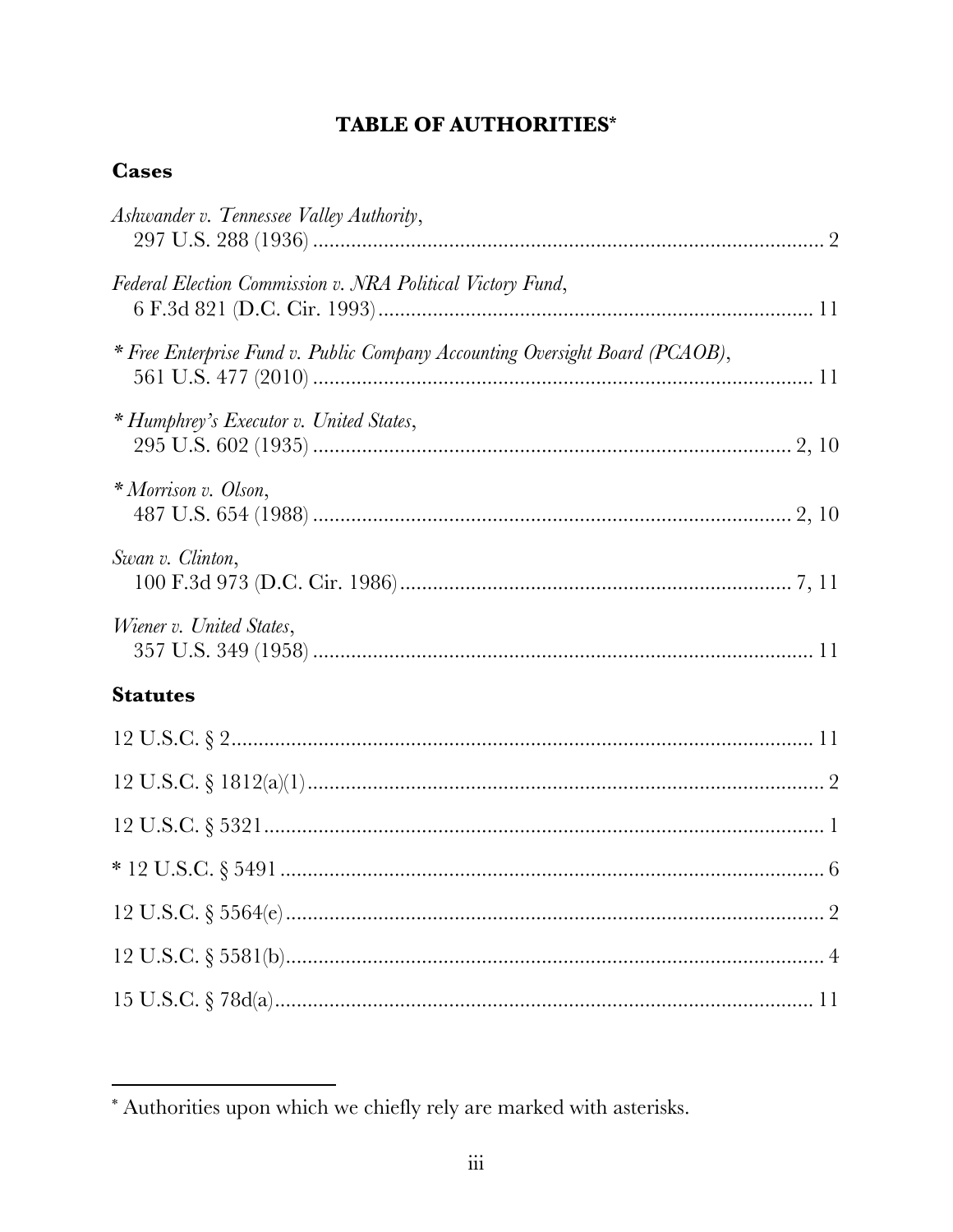# **Legislative materials**

| <b>Other authorities</b>                                                                                                                                    |
|-------------------------------------------------------------------------------------------------------------------------------------------------------------|
| Rachel Barkow, Insulating Agencies: Avoiding Capture Through Institutional                                                                                  |
| Rob Blackwell, How Specter of Regulatory Capture Shaped CFPB's First Year,                                                                                  |
| Stacy Cowley, Consumer Protection Bureau Chief Braces for a Reckoning,                                                                                      |
| KATHLEEN ENGEL AND PATRICIA MCCOY, THE SUBPRIME VIRUS (2011)  4                                                                                             |
|                                                                                                                                                             |
| Elena Kagan, Presidential Administration, 114 HARV. L. REV. 2245 (2001)  7                                                                                  |
| Adam J. Levitin, The Consumer Financial Protection Bureau: An Introduction,                                                                                 |
| Adam J. Levitin, The Politics of Financial Regulation and The Regulation of                                                                                 |
| Gillian E. Metzger, Through the Looking Glass to A Shared Reflection: The<br>Evolving Relationship Between Administrative Law and Financial Regulation,     |
| Christopher Peterson, Consumer Financial Protection Bureau Law Enforcement:                                                                                 |
| Arthur E. Wilmarth, Jr., The Financial Services Industry's Misguided Quest to<br>Undermine the Consumer Financial Protection Bureau, 31 Rev. Banking & Fin. |
| U.S. GAO, Administrative Structure of the Consumer Product Safety Commission                                                                                |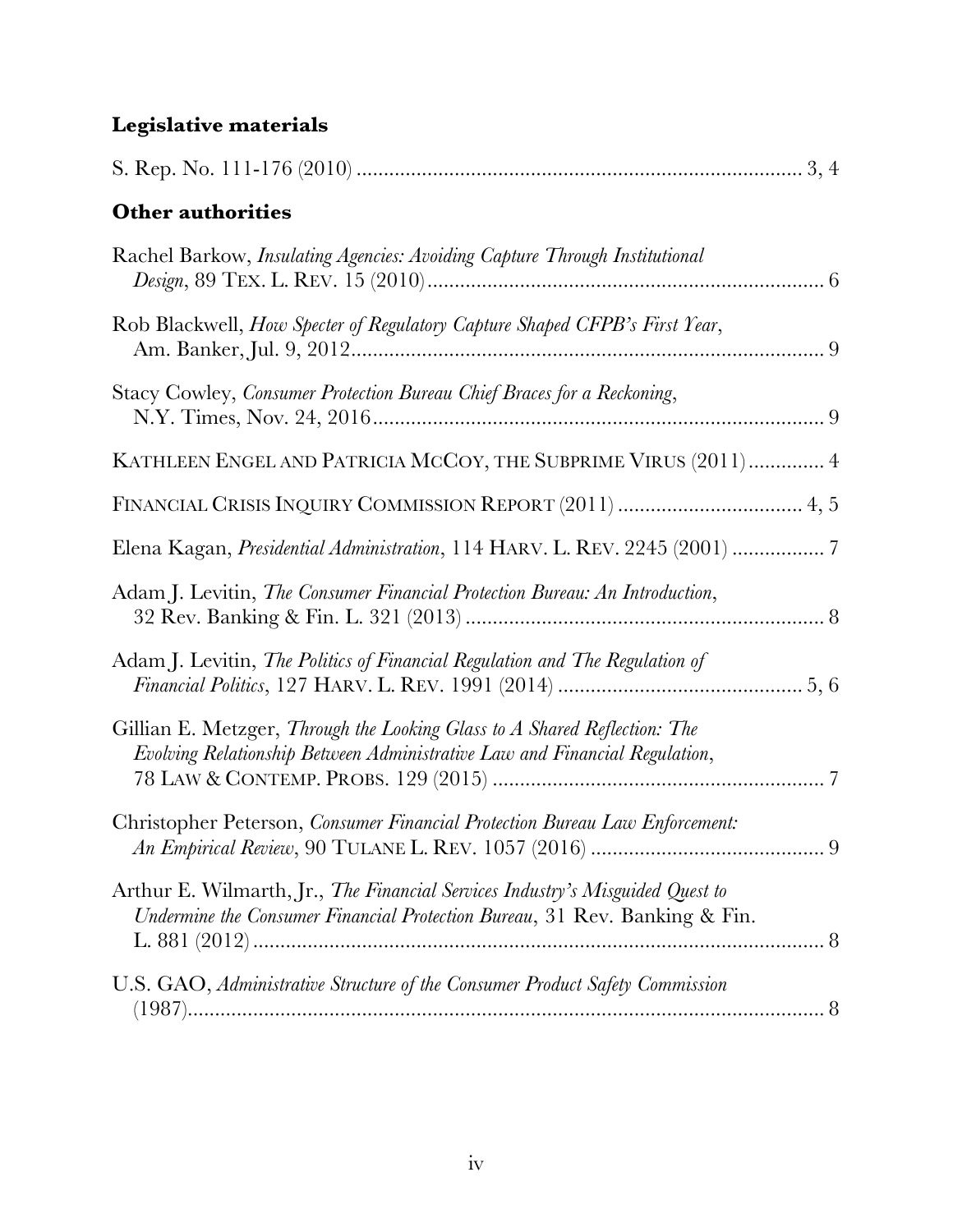# **GLOSSARY**

| <b>CFPB</b> | <b>Consumer Financial Protection Bureau</b> |
|-------------|---------------------------------------------|
| <b>FCIC</b> | Financial Crisis Inquiry Commission         |
| <b>OCC</b>  | Office of the Comptroller of the Currency   |
| <b>SEC</b>  | Securities and Exchange Commission          |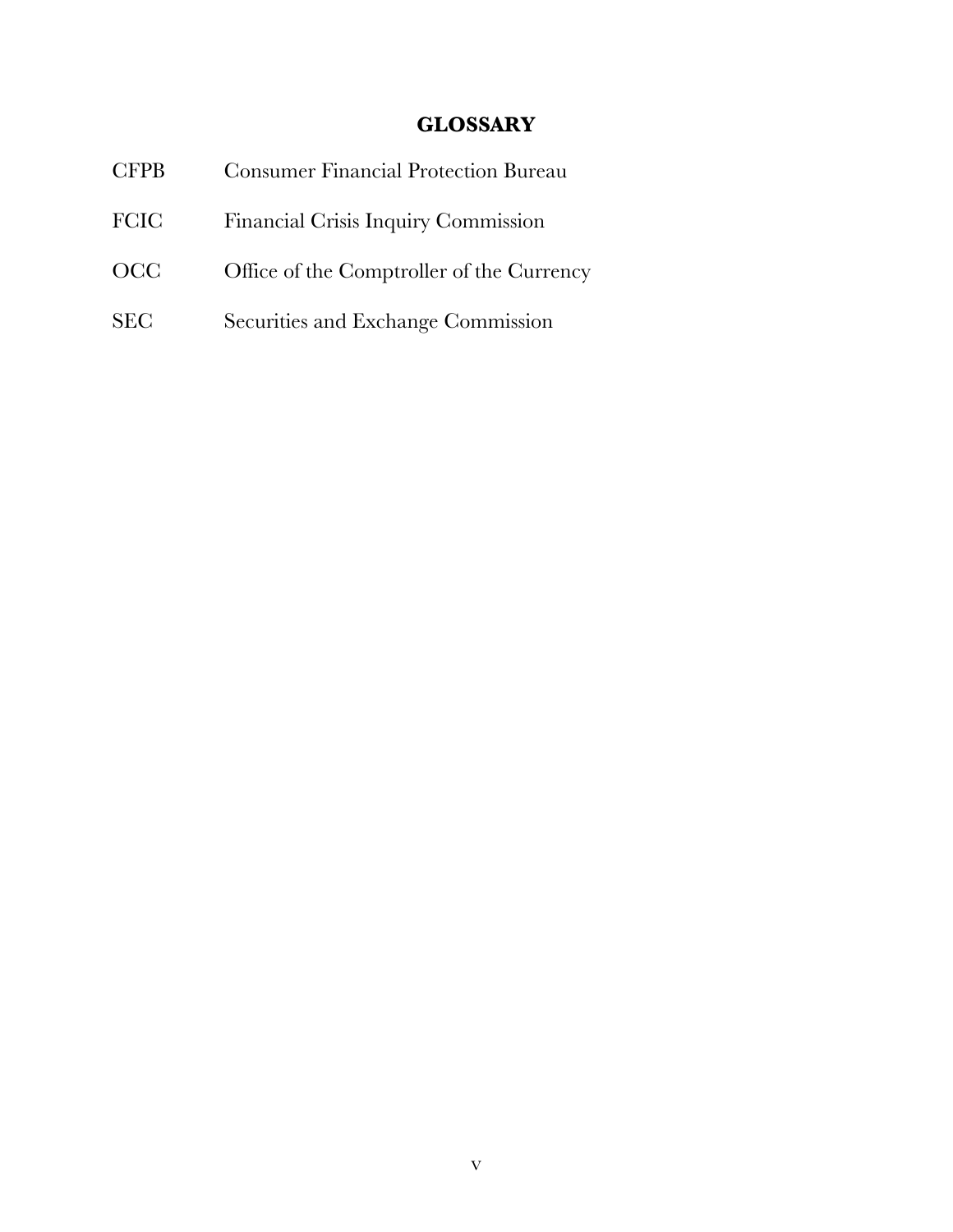#### **INTRODUCTION**

Spurred by toxic mortgages, the 2008 financial crisis caused millions of American families to lose their homes and brought the economy to the brink. A key cause, Congress found, was regulatory failure. Consumer protection was orphaned across many federal agencies and took a backseat to concern for banks' safety and soundness. And, all too often, regulators were captured by industry influence. The result was a vacuum in which reckless predatory lending flourished.

Congress responded by creating a new Consumer Financial Protection Bureau (CFPB)—an independent single-director agency charged with protecting consumers from the unchecked financial practices that fueled the crisis. To prevent history from repeating itself, Congress deliberately designed this new agency to withstand partisan politics and the powerful influence of the financial industry.

The panel's sweeping and unprecedented opinion in this case reaches out to declare Congress's design unconstitutional. If left standing, the panel's opinion will threaten the CFPB's ability to protect consumers and imperil Congress's goal of creating a regulator free of undue industry influence. And the opinion's reach does not stop at the CFPB; it threatens other federal agencies with single directors insulated by for-cause removal protection—including the Federal Housing Finance Agency—as well as other bodies those officials oversee, such as the Federal Stability Oversight Council (12 U.S.C. § 5321) and the Federal Deposit Insurance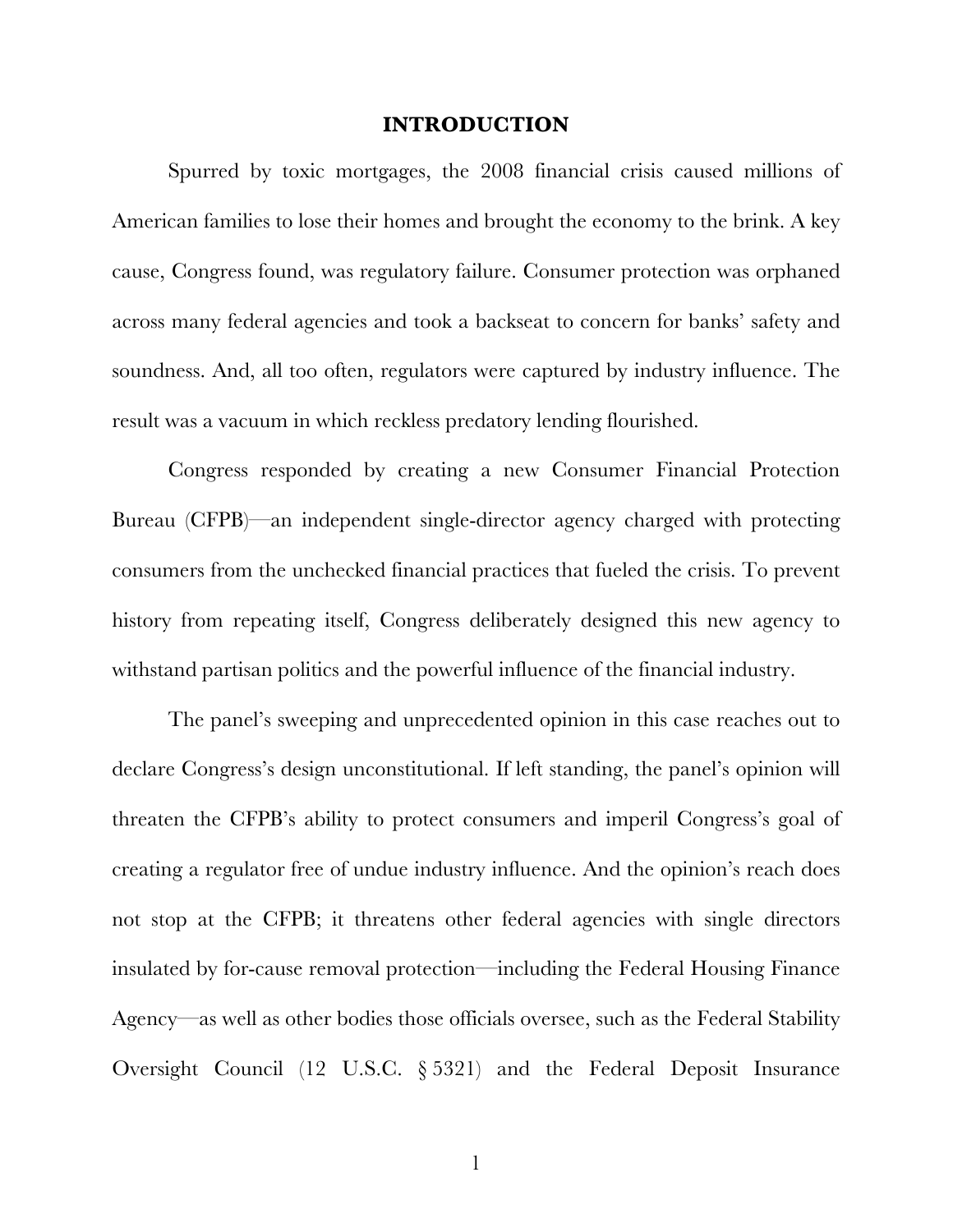Corporation (12 U.S.C.  $\S 1812(a)(1)$ ). Because the decision comes on the eve of a presidential transition, it will also sow uncertainty about whether the new administration may replace the leadership of the CFPB and other single-director agencies, and possibly even uncertainty over who will control this litigation. *Cf.* 12 U.S.C. § 5564(e) (partially limiting CPFB's independent litigation authority in the Supreme Court). Such a momentous decision should not be made in this way—by a split panel, without precedent, where a constitutional ruling may not have been "absolutely necessary to a decision of the case." *Ashwander v. Tenn. Valley Auth*., 297 U.S. 288, 347 (1936) (Brandeis, J., concurring).

Beyond its practical implications, the panel's opinion is also manifestly wrong. It cannot be reconciled with *Humphrey's Executor v. United States*, 295 U.S. 602 (1935), or *Morrison v. Olson*, 487 U.S. 654 (1988), both of which endorsed for-cause removal protection for independent-agency heads. And nothing in the Constitution's text, or any previous decision by *any* court, supports the policy preference that drove the panel's opinion: its view that, "notwithstanding some failings and downsides, multi-member independent agencies are superior to single-Director independent agencies." Op. at 52. That is a debatable judgment for the political branches—not a rule for judges to divine based on their special insight into "the deep values of the Constitution." Op. at 49. This Court should rehear this case en banc and uphold the agency's structure.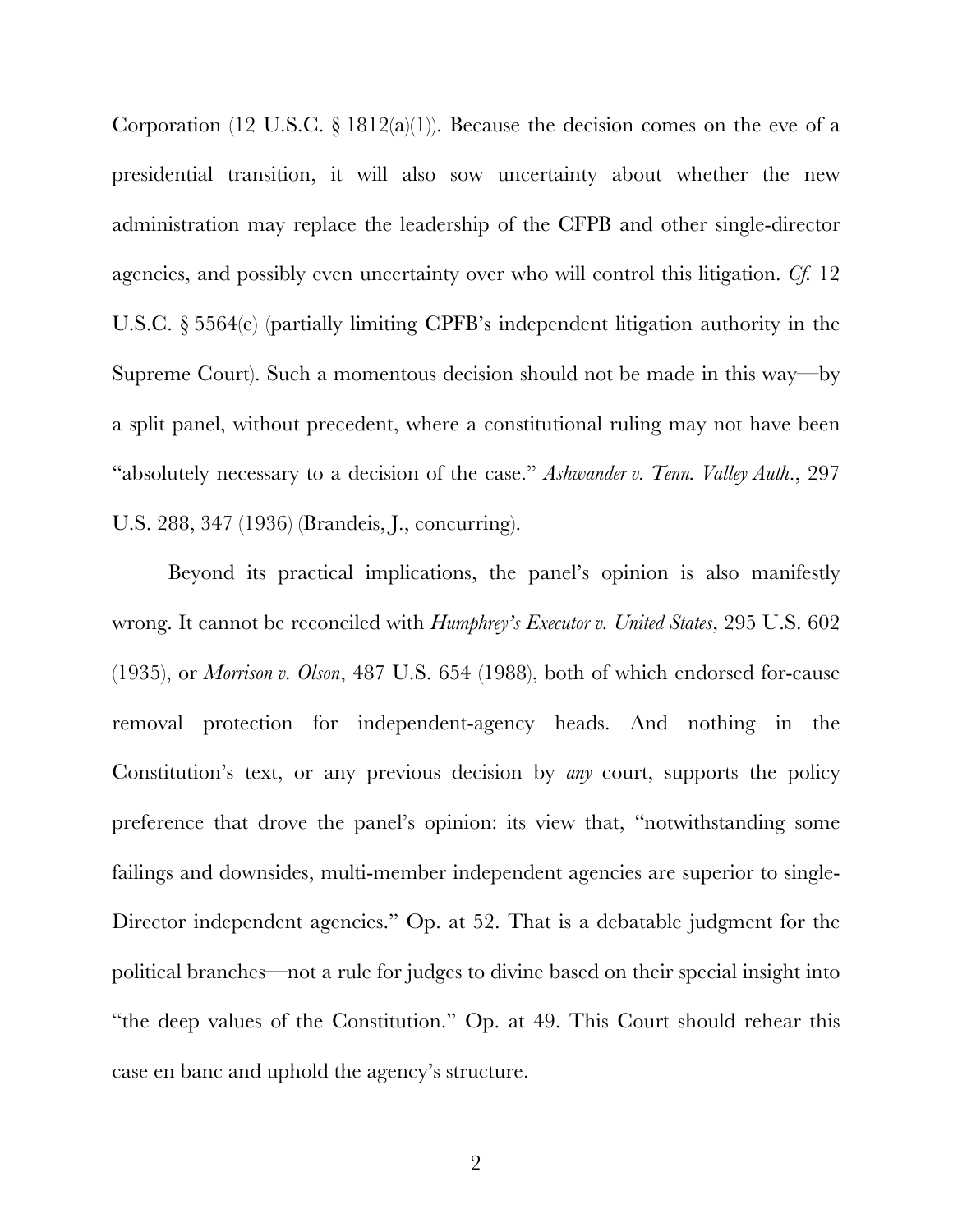#### **INTEREST OF** *AMICI CURIAE*

*Amici curiae* are ten non-profit organizations that advocate for consumer protection and civil rights. Each organization advocated for the CFPB's creation and frequently appears before the Bureau to advocate for consumer interests. *Amici*  and their members therefore have a strong interest in ensuring that the CFPB remains free from undue political and industry influence. The identity and interest of each *amicus curiae* is stated individually in an appendix to this brief.

#### **ARGUMENT**

# **I. The panel's decision undermines Congress's goal of structuring the CFPB to effectively protect consumers, free of undue political influence and industry capture.**

By invalidating the CFPB director's for-cause removal protection, the panel decision topples Congress's design for this critical new agency and imperils its ability to function as intended. Worse still, the panel's one-hundred-page opinion reaches this result without even once addressing *why* Congress took such care to structure the CFPB as it did or *how* the CFPB's design is so critical to its proper functioning.

**A.** Had the panel properly examined those questions, it would have had to acknowledge that the CFPB's structure was a direct response to what Congress identified as "the spectacular failure of the prudential regulators to protect average American homeowners from risky, unaffordable" mortgages before the crisis. S.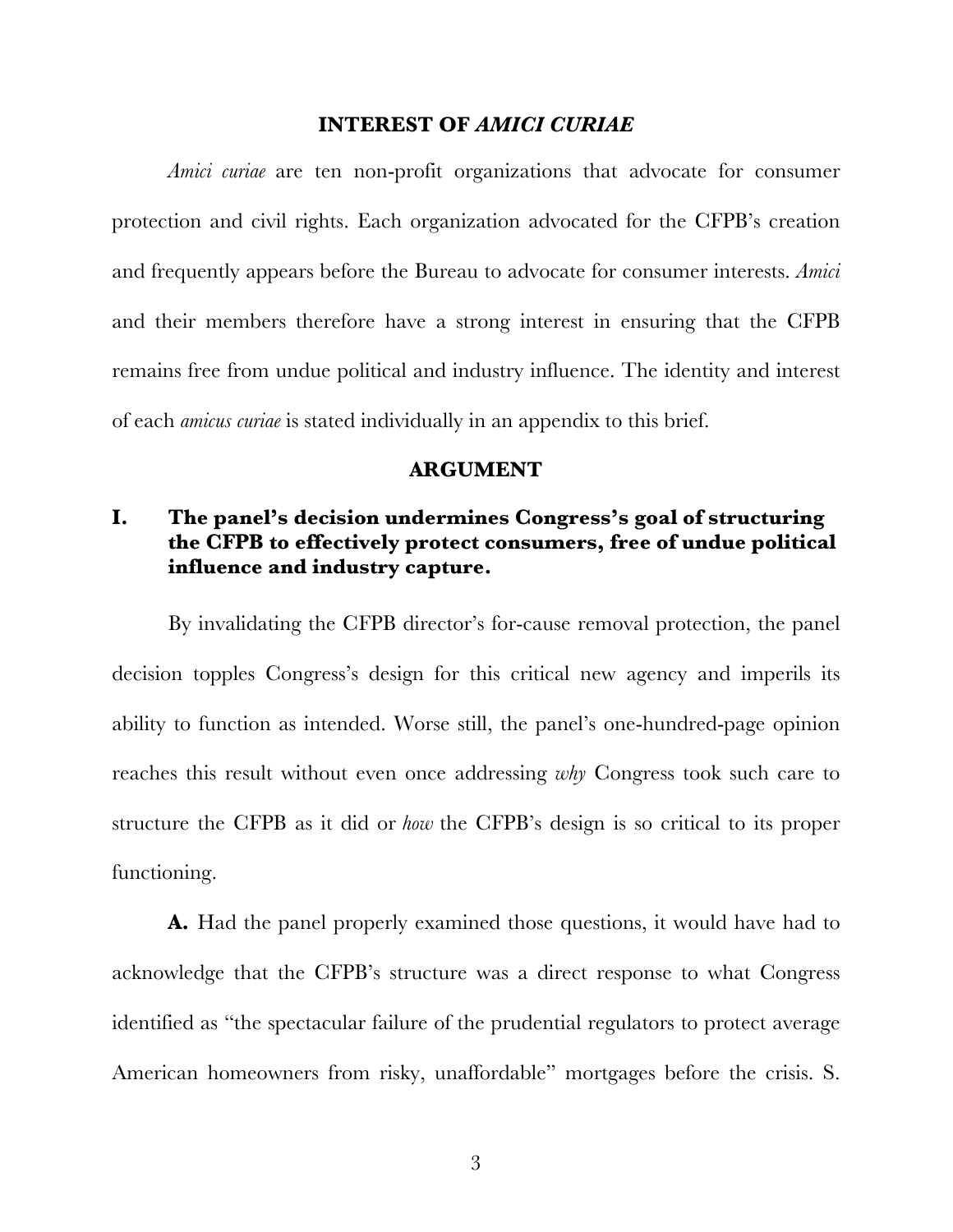Rep. No. 111-176, at 15 (2010). Before the CFPB's creation, authority for consumer financial protection was scattered across many federal agencies—most of them focused on the safety and soundness of the banking system, with consumer protection as a secondary or tertiary concern. 12 U.S.C. § 5581(b) (transferring authority to CFPB from seven agencies).

But the problem wasn't just that these federal regulators had divided missions. They were also too susceptible to capture by the powerful influence of the financial industry, which led them to overlook predatory consumer lending practices that should have been seen as alarming. As the Senate report put it, federal banking agencies "routinely sacrificed consumer protection" while adopting policies that promoted the "short-term profitability" of large banks, nonbank mortgage lenders, and Wall Street securities firms. S. Rep. No. 111-176, at 15 (quoting testimony of Patricia McCoy). Congress's verdict was harsh: "[I]t was the failure by the [federal] prudential regulators to give sufficient consideration to consumer protection that helped bring the financial system down." *Id.* at 166; *see*  KATHLEEN ENGEL AND PATRICIA MCCOY, THE SUBPRIME VIRUS 157-205 (2011).

Perhaps the "prime example" was "the Federal Reserve's pivotal failure to stem the flow of toxic mortgages, which it could have done by setting prudent mortgage-lending standards." FINANCIAL CRISIS INQUIRY COMMISSION REPORT xvii (2011). Not far behind were the Office of the Comptroller of the Currency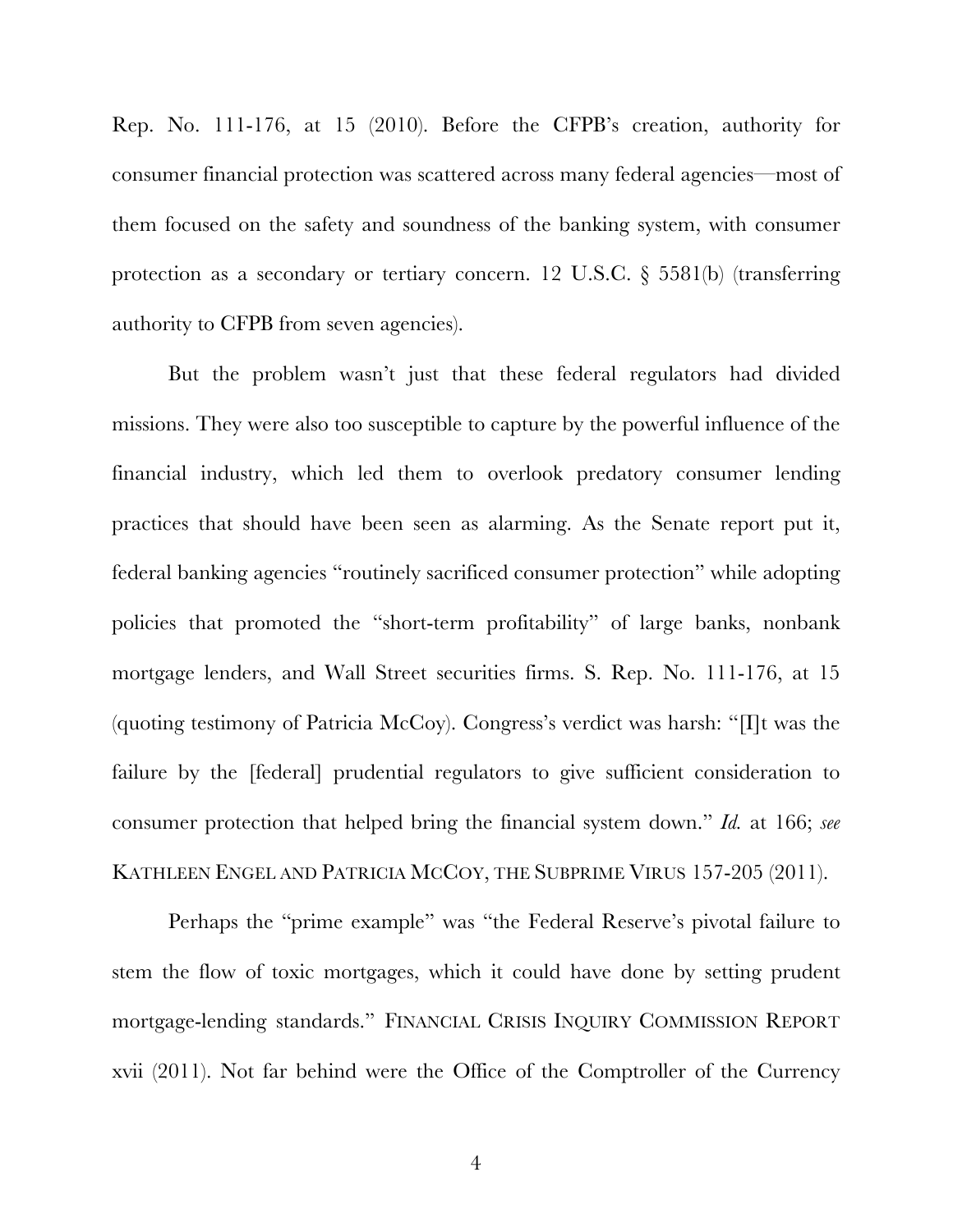(OCC) and the now-abolished Office of Thrift Supervision, both of which were "under pressure to cater to their regulated institutions' interests because of the ability of banks to shop their charter"—*i.e.*, to choose their regulator. Adam J. Levitin, *The Politics of Financial Regulation and The Regulation of Financial Politics*, 127 HARV. L. REV. 1991, 2043 (2014). "This structure set up a competition for laxity in regulation." *Id.* Before the crisis, the Comptroller pointed to "national banks' immunity from many state laws" on predatory lending as "a significant benefit of the national charter—a benefit that the OCC [had] fought hard over the years to preserve." FCIC REPORT at 112. In addition, "there is a problem of legislative capture that is particularly pronounced in financial services and which can, in turn, shape agency capture." Levitin, *Politics of Financial Regulation*, 127 HARV. L. REV. at 2044. The financial-services industry has been "far and away the largest source of campaign contributions to federal candidates and parties and has ranked among the top of all industries in terms of lobbying expenditures since 1998." *Id.* As the Financial Crisis Inquiry Commission found, financial industry lobbying "played a key role in weakening regulatory constraints on institutions, markets, and products. It did not surprise the Commission that an industry of such wealth and power would exert pressure on policy makers and regulators." FCIC REPORT at xviii.

Congress thus recognized the need to redouble its efforts to insulate banking regulation from political and industry influence. As a result, "[t]he institutional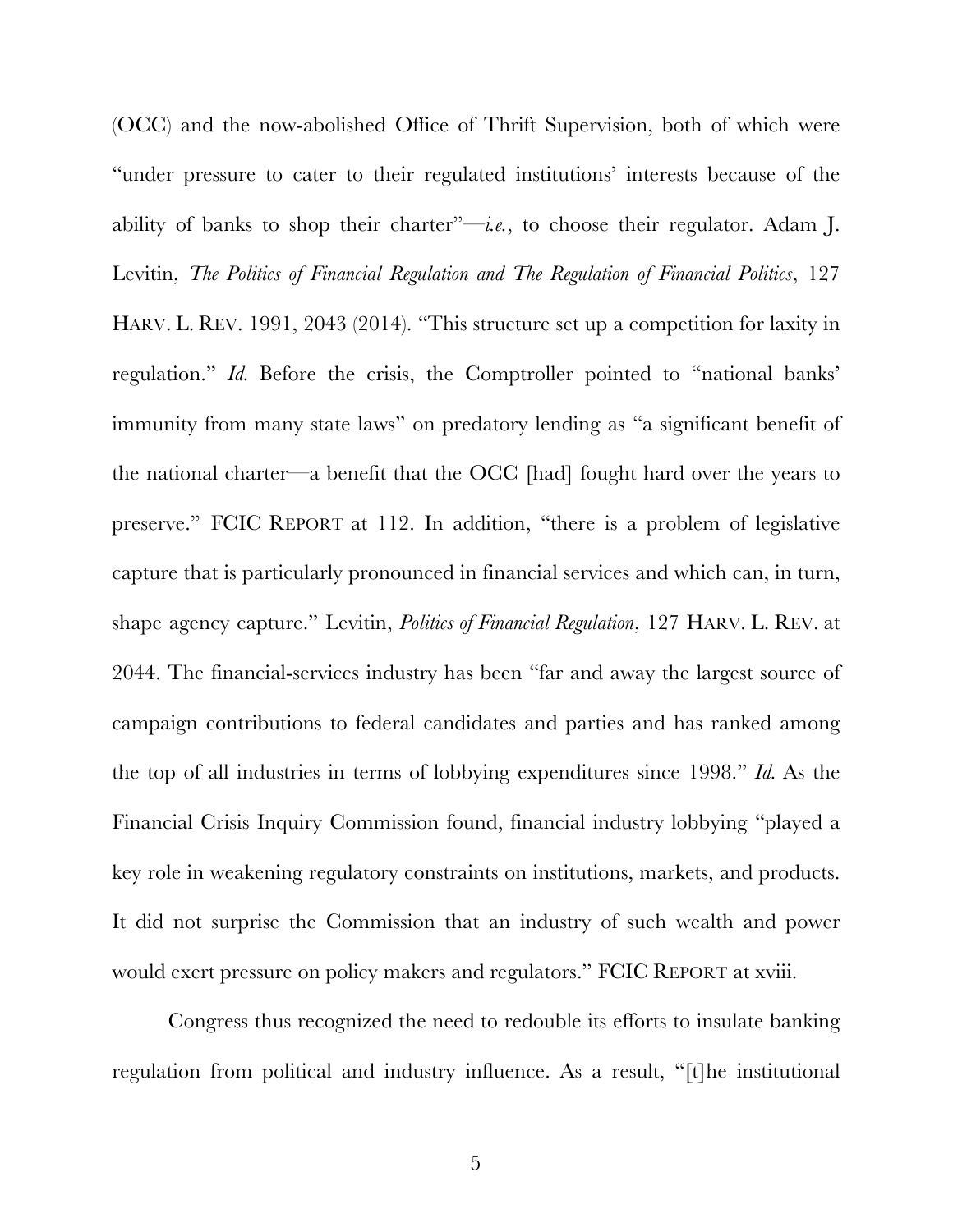framework for the CFPB was a hotly contested issue from the beginning. And because capture was an obvious concern, many [agency design issues] were expressly debated as industry groups fought to avoid powerful equalizing measures." Rachel Barkow, *Insulating Agencies: Avoiding Capture Through Institutional Design*, 89 TEX. L. REV. 15, 71 (2010); *see* Levitin, *Politics of Financial Regulation*, 127 HARV. L. REV. at 2056 (CFPB "was specifically intended to free consumer protection from the particular capture problems that plagued prudential bank regulators"). Congress structured the CFPB to be headed by a single director, appointed by the president for a term of five years. It also employed other safeguards common among banking agencies, including insulation from the ordinary appropriations process and a limitation on the director's removal to cases of "inefficiency, neglect of duty, or malfeasance in office." 12 U.S.C. § 5491. This structure allows the Bureau to make decisions that protect consumers, including decisions strongly opposed by industry.

**B.** Because the panel's opinion paid insufficient attention to Congress's *reasons* for adopting this structure, it also failed to recognize that Congress's concerns are neither unprecedented nor lacking a grounding in empirical reality.

As this Court has previously recognized, "[i]ndependence from presidential control is arguably important if agencies charged with regulating financial institutions . . . are to successfully fulfill their responsibilities; people will likely have greater confidence in financial institutions if they believe that the regulation of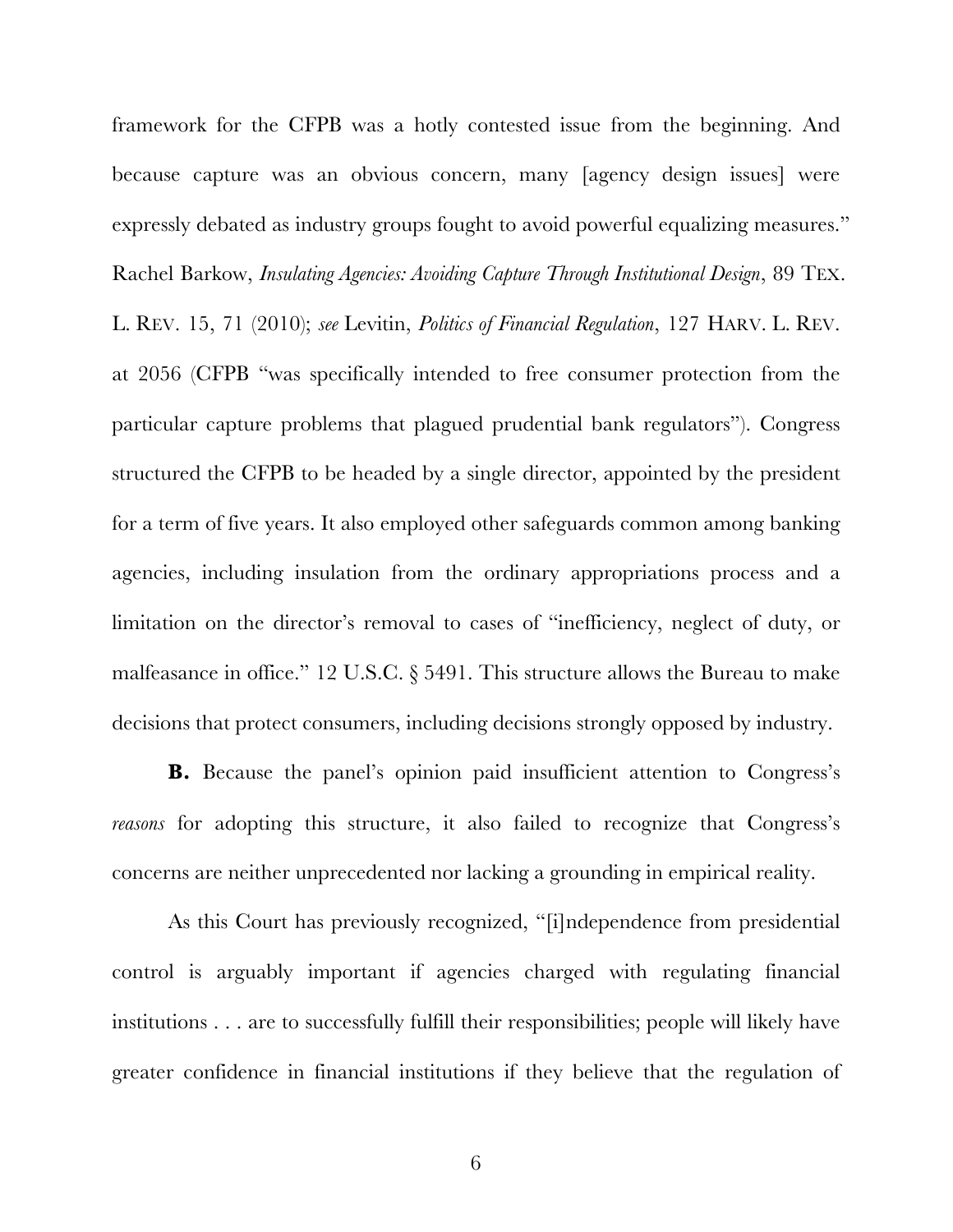these institutions is immune from political influence." *Swan v. Clinton*, 100 F.3d 973, 983 (D.C. Cir. 1986). And the importance of removal protection goes well beyond instances in which a director might actually be fired. Instead, the practical impact of the panel's decision will be to greatly increase political influence on the CFPB's day-to-day decisionmaking. *See generally* Elena Kagan, *Presidential Administration*, 114 HARV. L. REV. 2245, 2303-09 (2001). To avoid just such influence, Congress has ensured that "[t]he vast majority of financial regulators enjoy protection from removal from office, often coupled with budgetary autonomy from Congress and other indicia of independence, such as exemption from White House regulatory oversight." Gillian E. Metzger, *Through the Looking Glass to A Shared Reflection: The Evolving Relationship Between Administrative Law and Financial Regulation*, 78 LAW & CONTEMP. PROBS. 129, 130 (2015).

The panel opinion concludes that the CFPB must be treated differently merely because it has a single director. But there is no solid foundation—and certainly no constitutional basis—for the panel's categorical decree that "multimember independent agencies are superior to single-Director independent agencies." Op. at 52. To the contrary, "[t]he scholarly literature on agency design has not achieved any consensus as to whether single agency heads are superior or inferior to multimember commissions." Arthur E. Wilmarth, Jr., *The Financial Services Industry's Misguided Quest to Undermine the Consumer Financial Protection Bureau*, 31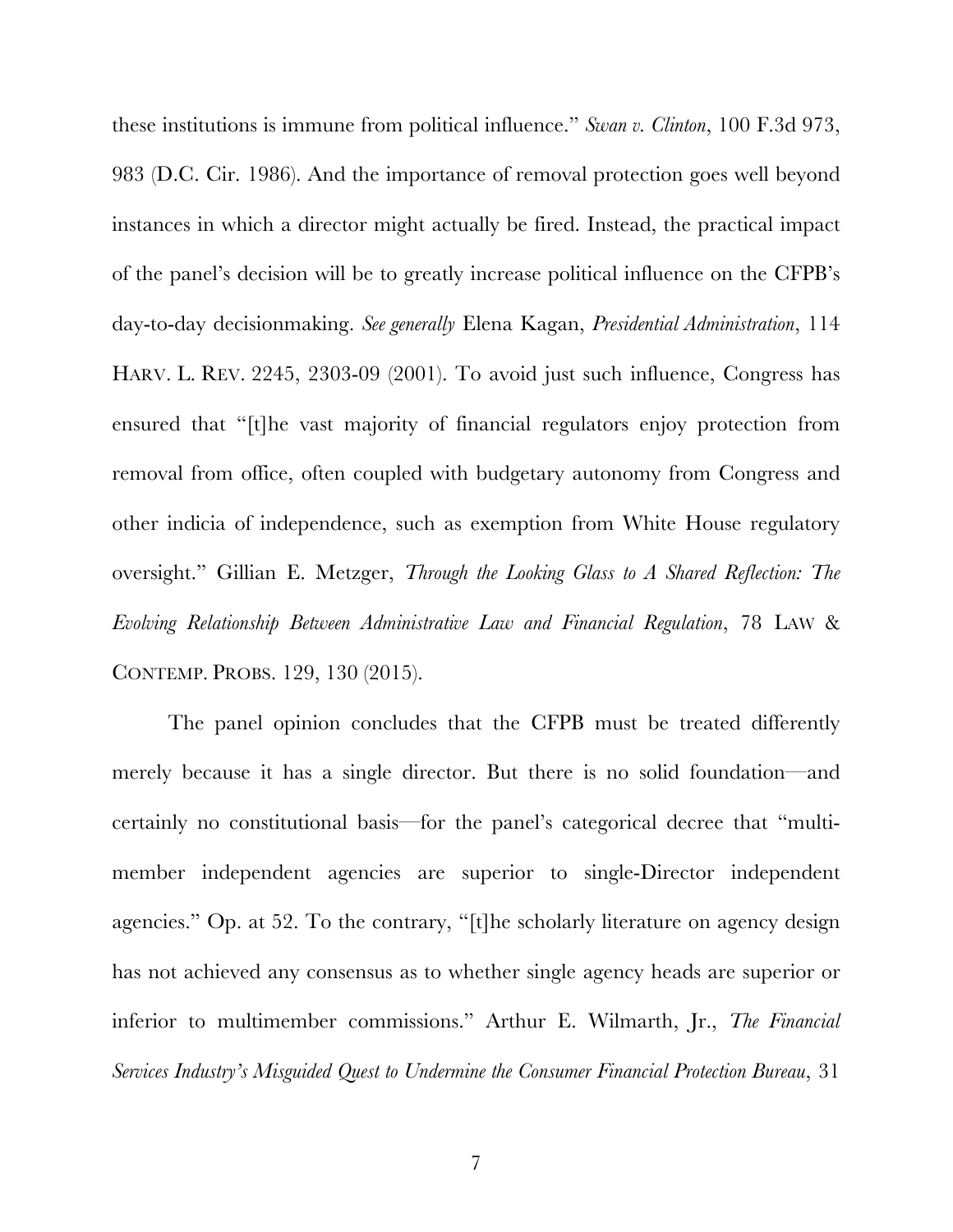REV. BANKING & FIN. L. 881, 919 (2012). Scholars see the two structures as "offering relatively equal 'trade-offs' between (1) greater 'efficiency and accountability' within agencies administered by single officials and (2) increased 'deliberation and debate' and 'compromise' within multimember commissions." *Id.* at 919-920. Notably, a 1987 evaluation of the Consumer Product Safety Commission by the General Accounting Office concluded that the superior effectiveness of a single-director structure would outweigh any benefits of collegial decision-making by the multimember agency. *See* U.S. GAO, *Administrative Structure of the Consumer Product Safety Commission* 2-6 (1987).

The panel also overlooked the ways in which "a single Director structure makes the CFPB *more* electorally responsive than a commission structure." Adam J. Levitin, *The Consumer Financial Protection Bureau: An Introduction*, 32 REV. BANKING & FIN. L. 321, 369 (2013) (emphasis added). Given the financial industry's powerful influence on Congress, "a five-member commission structure would likely change the political direction of the CFPB, as the choice of commissioners would be the result of Congressional bargaining." *Id.* at 368. In this way, "[a] commission structure would effectively shift the power of appointment for the CFPB from the Presidency to the Senate, which, given staggered elections and incumbent entrenchment because of lack of term limits, is arguably the less democratically responsive branch of government." *Id.*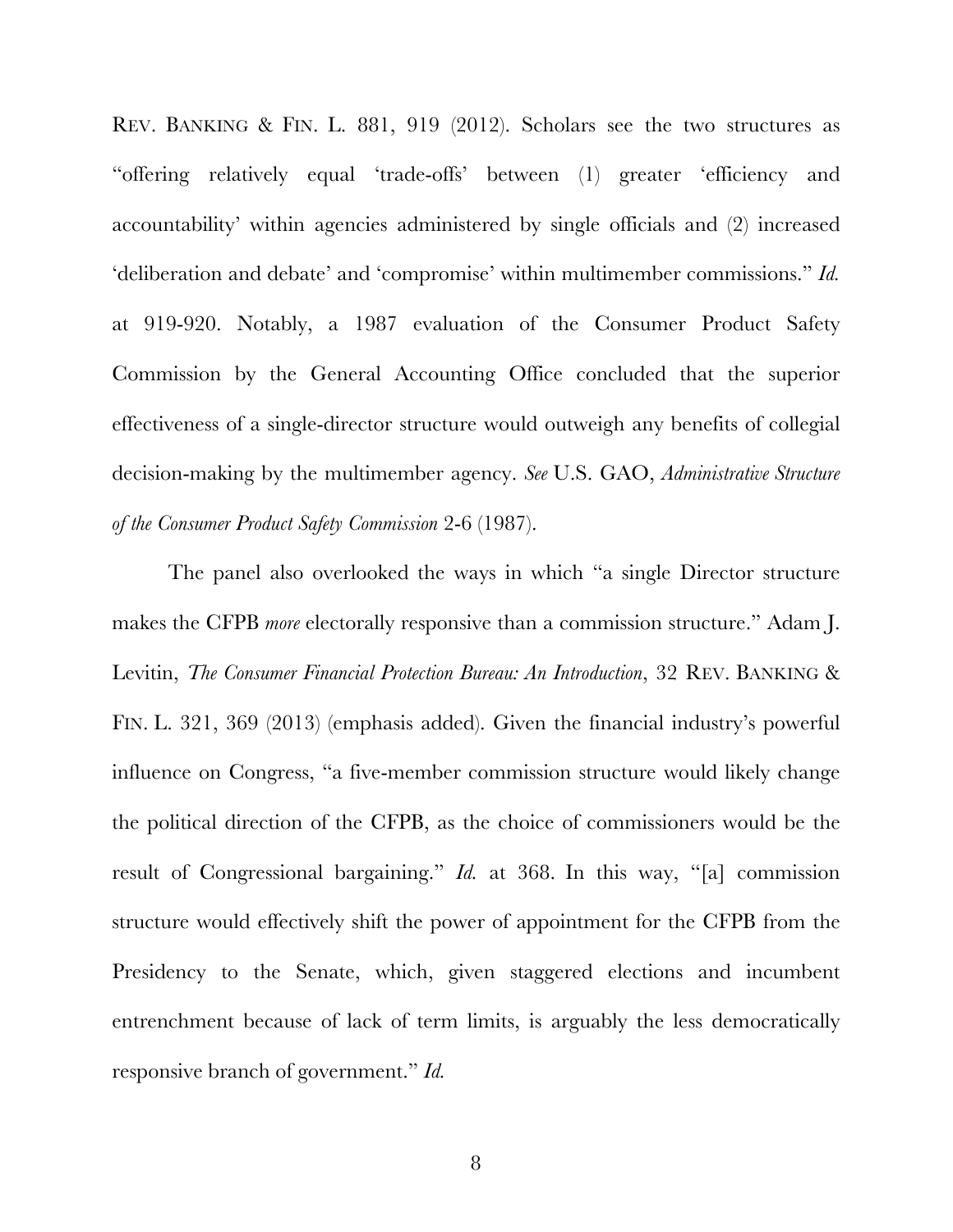**C.** Finally, the panel's decision ignores the fact that the CFPB's design is working: the agency has stayed true to its mission and "has taken pains" to avoid capture. Rob Blackwell, *How Specter of Regulatory Capture Shaped CFPB's First Year*, Am. Banker, Jul. 9, 2012. Among other things, it has "sought to limit its hiring of existing federal bank regulators"—part of a "a conscious effort . . . to avoid the criticism that has long dogged traditional bank regulators—that they sometimes go soft on the banks they oversee because they become too close to them." *Id.*

Since the CFPB began operating in July 2011, it has proven to be highly effective in identifying violations of consumer-protection law and remedying problems with precision and agility. "The bureau has overhauled mortgage lending rules, reined in abusive debt collectors, prosecuted hundreds of companies, and extracted nearly \$12 billion from businesses in the form of canceled debts and consumer refunds." Stacy Cowley, *Consumer Protection Bureau Chief Braces for a Reckoning*, N.Y. Times, Nov. 24, 2016; *see also* Christopher Peterson, *Consumer Financial Protection Bureau Law Enforcement: An Empirical Review*, 90 TULANE L. REV. 1057 (2016) (in an examination of all publicly announced CFPB enforcement actions between 2012 and 2015, finding that the agency did not lose a single case; that no bank had contested any CFPB enforcement action; and that 90% of all CFPB cases in which consumer relief was awarded involved evidence that defendants had illegally deceived consumers). The CFPB's effectiveness, and its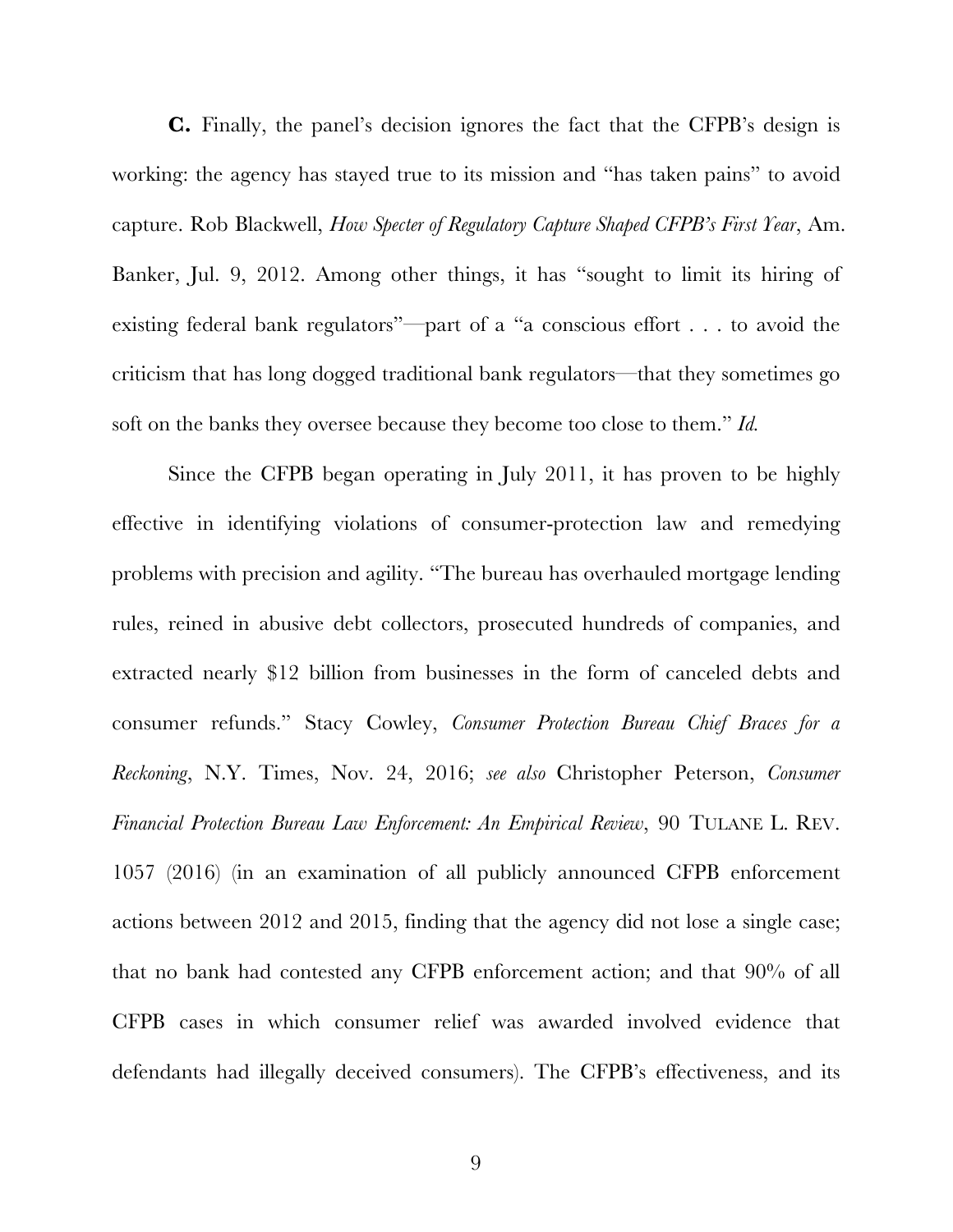ability to respond to unlawful practices quickly, is attributable in part to its leadership by a single director and its insulation from political influence and industry capture.

### **II. The panel's decision is wrong.**

Even setting aside the profound practical implications, rehearing should be granted because the panel decision is manifestly incorrect. *First*, although amici agree with the CFPB that the panel incorrectly interpreted the Real Estate Settlement Procedures Act, the panel was doubly wrong to decide the constitutional question because PHH (on the panel's mistaken view of the statute) could have obtained all the relief it sought on statutory grounds. As Judge Henderson pointed out, the panel thus "unnecessarily reach[ed] PHH's constitutional challenge, thereby rejecting one of the most fundamental tenets of judicial decisionmaking." Dissent at 1. That failure to show "judicial restraint" warrants rehearing en banc. *Id.* at 2.

*Second*, as the Bureau's petition ably demonstrates, the panel decision cannot be reconciled with the Supreme Court's consistent endorsement of for-cause removal protections for independent agency heads in both *Humphrey's Executor v. United States*, 295 U.S. 602 (1935), and *Morrison v. Olson*, 487 U.S. 654 (1988). In this regard, it is telling how much weight the panel opinion places on the *dissent* in *Morrison*. Nothing in the Constitution's text—or in any previous decision by any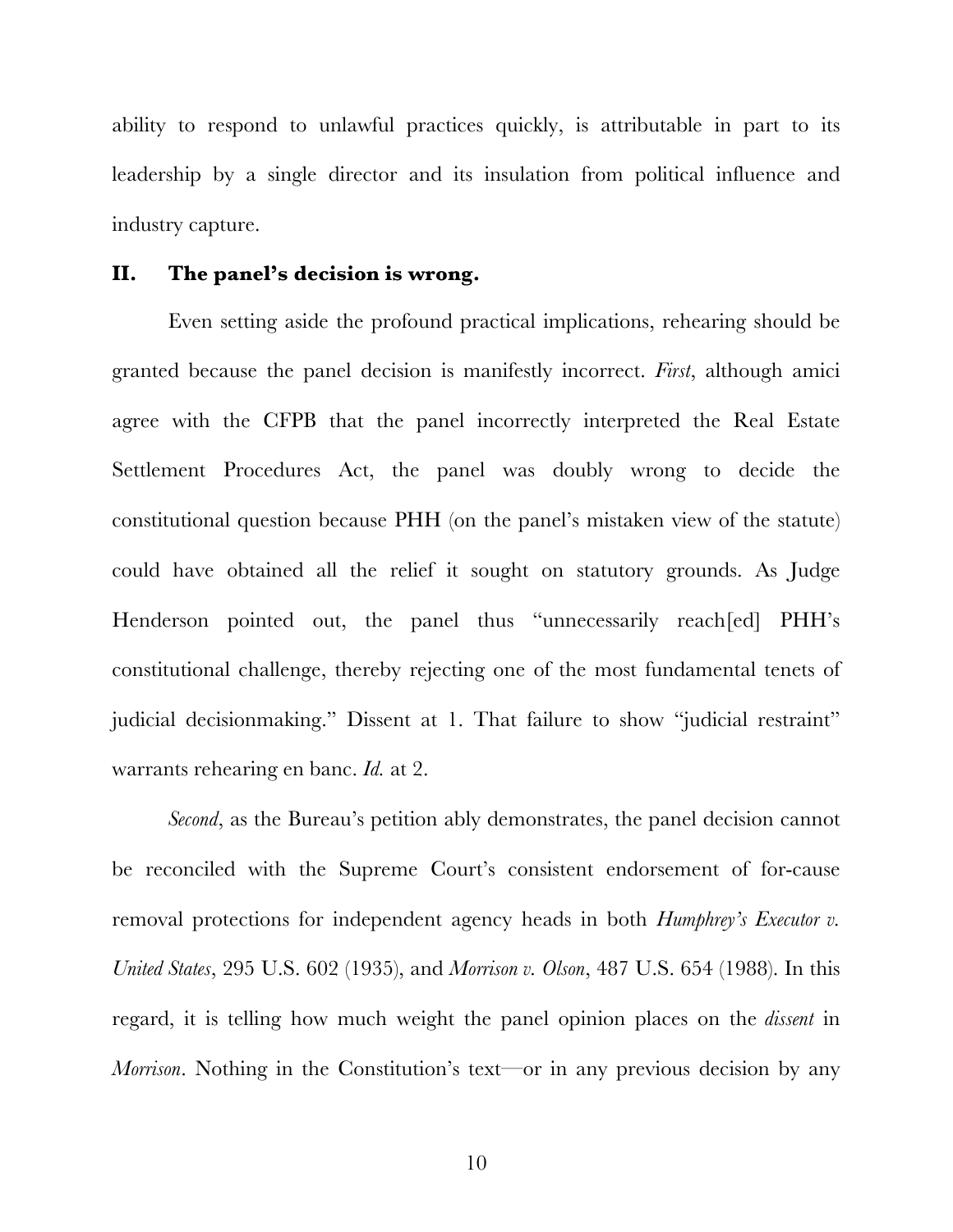court—supports transforming the panel's policy preference for multi-member bodies into a constitutional rule.

*Third*, the panel's dubious historical analysis not only gives short shrift to the parallel structures of the Social Security Administration, Office of Special Counsel, and Federal Housing Finance Agency, but also rests on the unsubstantiated claim that "[t]he Comptroller [of the Currency] is removable at will by the President." Op. at 33-34 n.6. Since 1863, the OCC has been headed by one Comptroller appointed by the President, with the Senate's advice and consent, for a five-year term. 12 U.S.C. § 2. The panel's interpretation of the requirement that "reasons" for removing the Comptroller be "communicated [by the President] to the Senate," *id.*, as authorizing removal-at-will (Op. at 33-34 n.6) is incompatible with *Free Enterprise Fund v. Public Company Accounting Oversight Board*, 561 U.S. 477 (2010). *Free Enterprise* assumed that SEC commissioners are removable only for cause, *id.*, despite the statute's silence, 15 U.S.C.  $\S 78d(a)$ . That conclusion was essential to the Court's holding that accounting board members' "two levels of protection from removal" are unconstitutional. 561 U.S. at 514. Given that *Free Enterprise* inferred "for cause" removal for SEC commissioners without any textual basis, the Comptroller cannot fairly be assumed to be removable without cause. *See also Wiener v. United States*, 357 U.S. 349, 356 (1958); *Federal Election Comm'n v. NRA Political Victory Fund*, 6 F.3d 821, 826 (D.C. Cir. 1993); *Swan*, 100 F.3d at 981-88.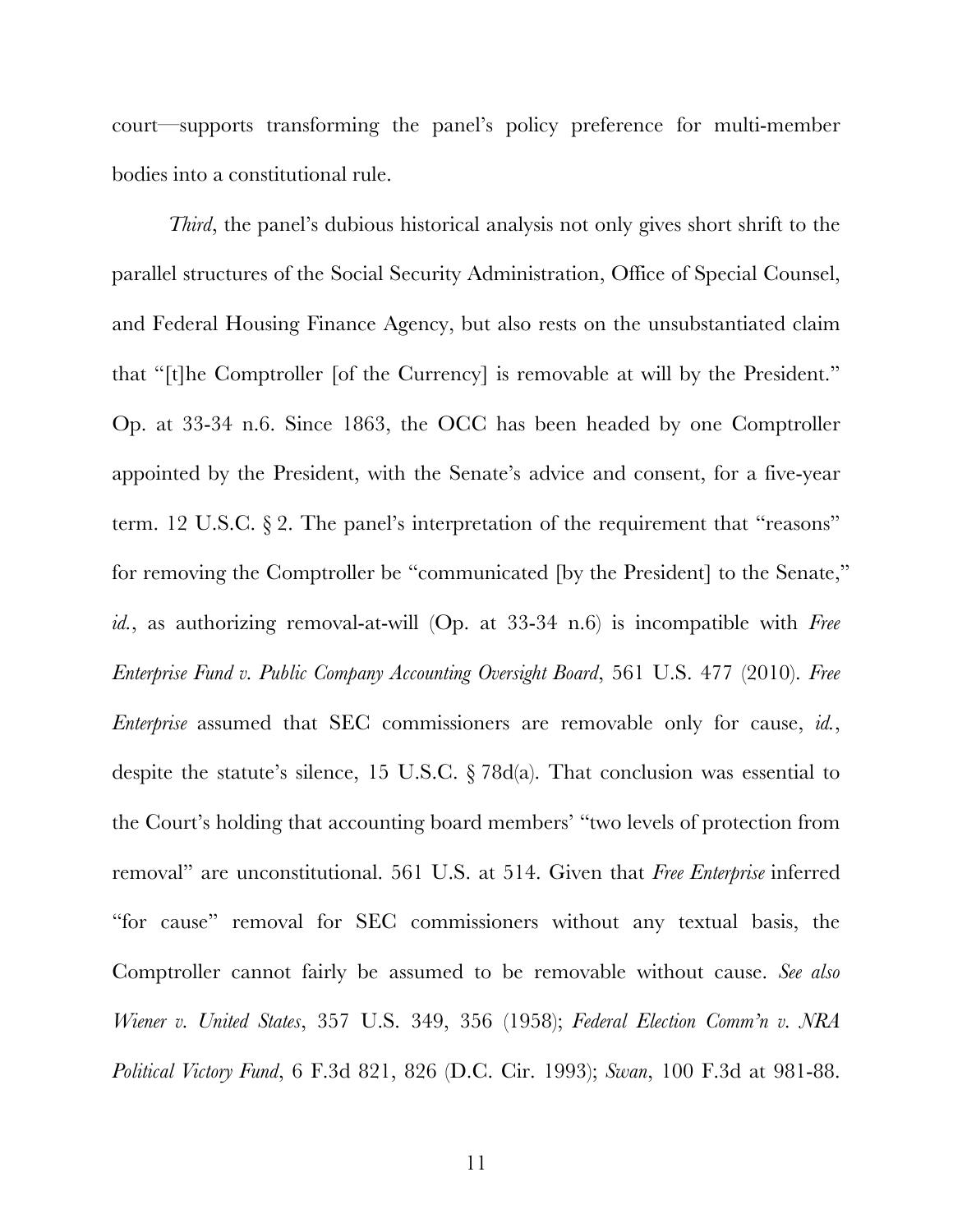There are thus strong reasons to doubt the panel's conclusion that the CFPB is "a gross departure from settled historical practice." Op. at 8.

## **CONCLUSION**

For the foregoing reasons, respondent's petition for rehearing *en banc* should be granted.

Respectfully submitted,

*/s/ Deepak Gupta*

DEEPAK GUPTA MATTHEW W.H. WESSLER GUPTA WESSLER PLLC 1735 20th Street, NW Washington, DC 20009 (202) 888-1741 *deepak@guptawessler.com*

KATHRYN E. MATTHEWS J. ROSS WALLIN MASHA HEIFETZ GRAIS & ELLSWORTH LLP 1211 Avenue of the Americas New York, New York 10036 (212) 755-0010

BRIAN SIMMONDS MARSHALL AMERICANS FOR FINANCIAL REFORM 1620 L Street NW, 11th Floor Washington DC 20006 (202) 684-2974

November 29, 2016 *Counsel for Amici Curiae*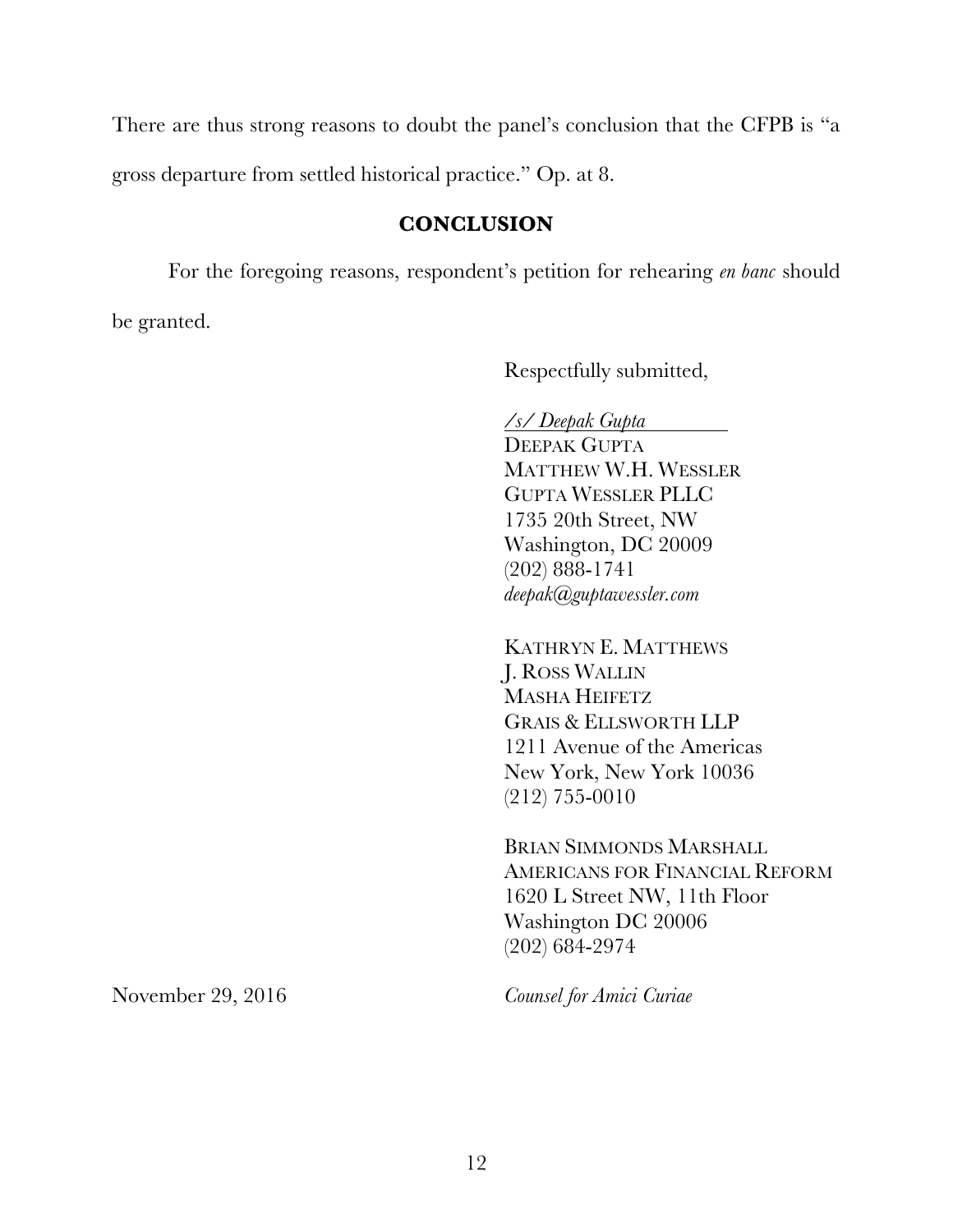#### **APPENDIX**

**Americans for Financial Reform (AFR)** is a nonpartisan, nonprofit coalition of more than 200 consumer, investor, labor, civil rights, business, faithbased, and community groups. *See* AFR Membership List, available at http://ourfinancialsecurity.org/about/our-coalition/. AFR works to lay the foundation for a strong, stable, and ethical financial system—one that serves the economy and the nation as a whole. Through policy analysis, education, and outreach to our members and others, AFR seeks to build public will for substantial reform of the American financial system. AFR engages actively in policy issues relating to securities regulation and investor protections.

**California Reinvestment Coalition (CRC)** is a nonprofit organization that has been advocating for consumer protection and fair and equal access to credit for all California communities since 1986. CRC builds an inclusive and fair economy that meets the needs of communities of color and low-income communities by ensuring that banks and other corporations invest and conduct business in our communities in a just and equitable manner. Over its 30 years, the CRC has grown into the largest state community reinvestment coalition in the country with a membership of 300 nonprofit organizations working for the economic vitality of low-income communities and communities of color.

**The Center for Responsible Lending (CRL)** is a nonprofit, nonpartisan research and policy organization dedicated to protecting homeownership and family wealth by working to eliminate abusive financial practices. CRL is an affiliate of Self-Help, one of the nation's largest nonprofit community development financial institutions. Over 30 years, Self-Help has provided \$6 billion in financing to 70,000 homebuyers, small businesses, and nonprofits. It serves more than 140,000 mostly low-income families through 43 retail credit union branches in North Carolina, California, Florida, and Chicago.

**Consumer Federation of America (CFA)** is a nonprofit association of more than 250 state, local, and national pro-consumer organizations, founded in 1968 to represent the consumer interest through research, advocacy, and education. More information about CFA's membership is available at http://consumerfed.org/membership/. For decades, CFA has been a leading voice advocating for consumers, especially low-wealth consumers, who need safe, affordable transaction accounts to get paid, pay bills, and save. CFA supports consumer protections designed to make sure that banking fees are predictable, proportional, and fair, to encourage and preserve access to financial services that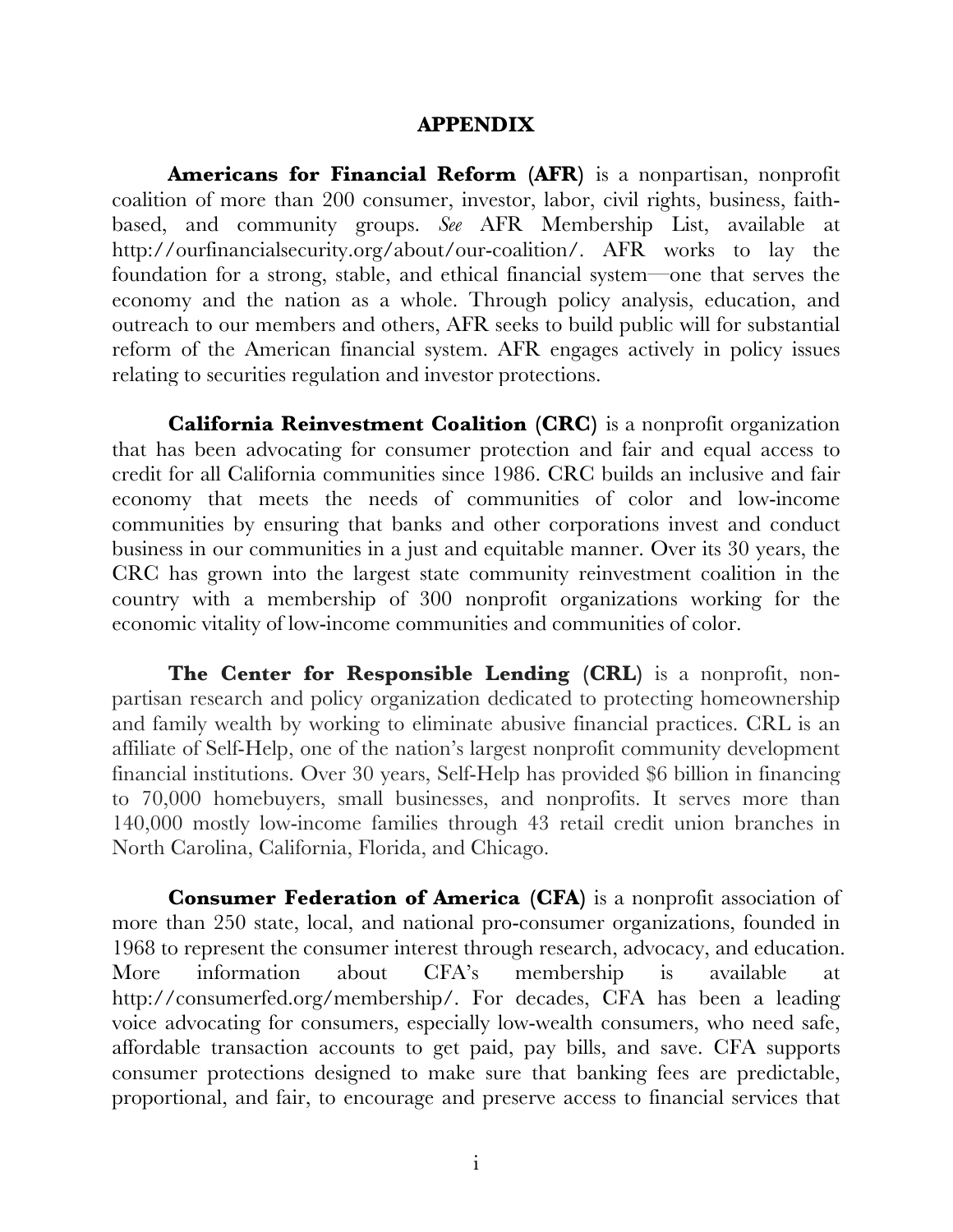help consumers achieve financial security. CFA works to ensure that the CFPB remains at the center of the national effort to prevent abusive financial practices and has the information, independent funding and leadership structure it needs to ensure that consumers have every chance to safely borrow, save, and build assets.

**The Leadership Conference on Civil and Human Rights (The Leadership Conference)** is a coalition of more than 200 organizations committed to the protection of civil and human rights in the United States. It is the nation's oldest, largest, and most diverse civil and human rights coalition advocating for federal legislation and policy. It has worked to secure passage of every major civil rights statute since the Civil Rights Act of 1957, including the Dodd-Frank Wall Street Reform and Consumer Protection Act of 2010. The Leadership Conference works to address the continuing problem of housing and financial discrimination in the United States, with a particular focus on the nature and extent of housing discrimination, including the impact of subprime lending and the resulting foreclosure crisis.

**The National Community Reinvestment Coalition (NCRC)** is a nonpartisan, nonprofit coalition of 600 community-based organizations that promote access to basic banking services including credit and savings, to create and sustain affordable housing, job development, and vibrant communities for America's working families. Its members include community reinvestment organizations, community development corporations, local and state government agencies, faith-based institutions, community organizing and civil rights groups, minority- and women-owned business associations, and social service providers from across the nation.

**The National Consumer Law Center (NCLC)** is a national research and advocacy organization focusing on justice in consumer financial transactions, especially for low income and elderly consumers. Since its founding as a nonprofit corporation in 1969, NCLC has been a resource center addressing numerous consumer finance issues affecting equal access to fair credit in the marketplace. NCLC publishes a 20-volume Consumer Credit and Sales Legal Practice Series and has served on the Federal Reserve System Consumer-Industry Advisory Committee and committees of the National Conference of Commissioners on Uniform State Laws. NCLC has also acted as the Federal Trade Commission's designated consumer representative in promulgating important consumer protection regulations. NCLC staff actively engage with the CFPB on a broad range of consumer-oriented topics and the organization currently is represented by a staff member serving on the CFPB's Consumer Advisory Board.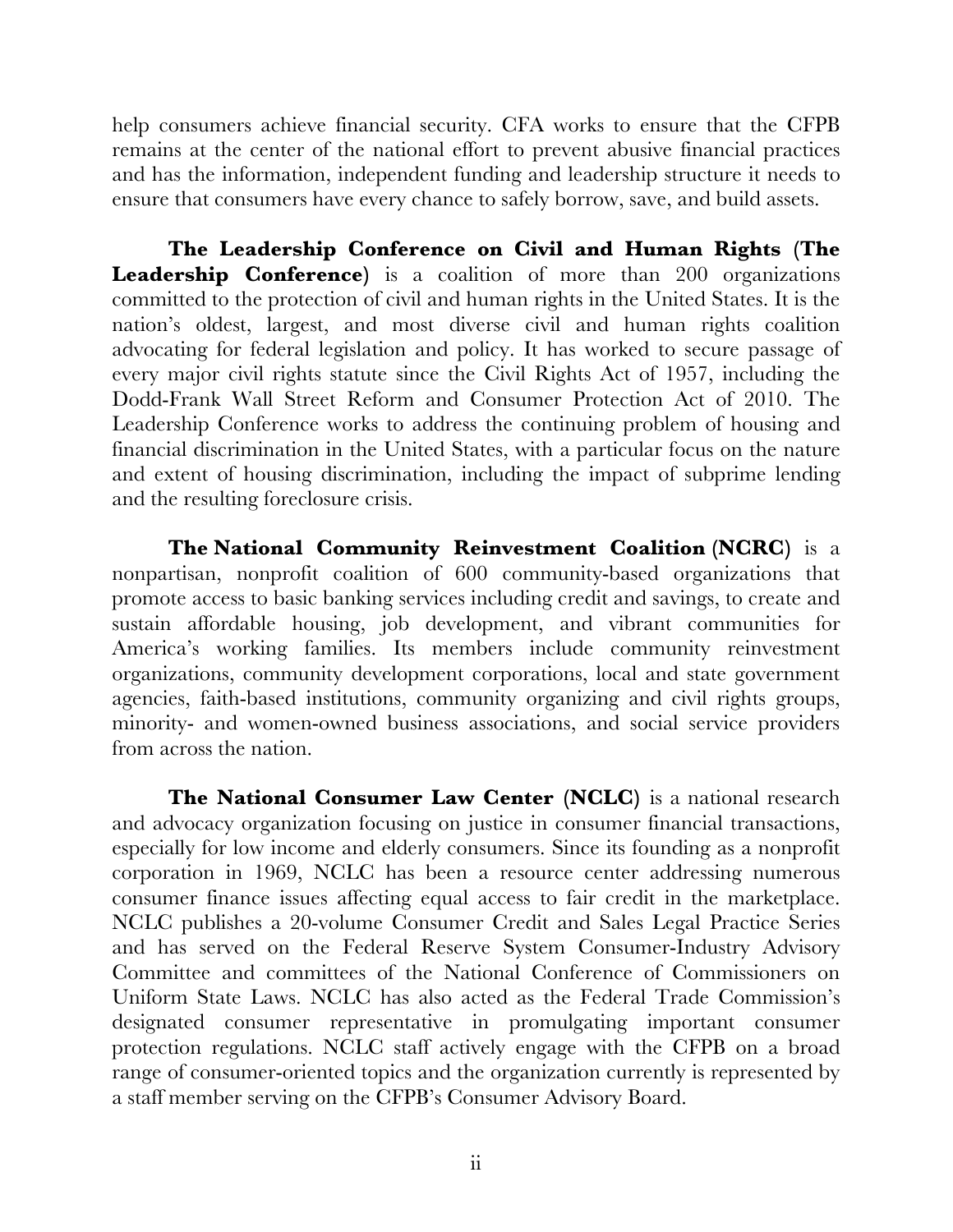**The National Council of La Raza (NCLR)**—the largest national Hispanic civil rights and advocacy organization in the United States—works to improve opportunities for Hispanic Americans. Through its network of nearly 300 affiliated community-based organizations, NCLR reaches millions of Hispanics each year in 41 states, Puerto Rico, and the District of Columbia. To achieve its mission, NCLR conducts applied research, policy analysis, and advocacy, providing a Latino perspective. Its Wealth-Building Initiative develops and promotes a policy agenda that creates economic opportunities for Latino families, including consumer finance regulation. Founded in 1968, NCLR is a private, nonprofit, nonpartisan, tax-exempt organization serving all Hispanic subgroups in all regions of the country.

**United States Public Interest Research Group Education Fund, Inc. (U.S. PIRG Education Fund)** is a 501(c)(3) independent, non-partisan organization that works on behalf of consumers and the public interest. Through research, public education, and outreach, it serves as a counterweight to the influence of powerful special interests that threaten the public's health, safety, or well-being. U.S. PIRG Education Fund participates as amicus curiae in cases that will have a substantial impact on consumers and the public interest, such as this one. U.S. PIRG Education Fund was one of the leading advocates for the creation of the CFPB and continues to work to ensure that the CFPB remains a strong and independent regulator that protects consumers.

**Woodstock Institute** is a nonprofit research and policy organization in the areas of equitable lending and investments; wealth creation and preservation; and safe and affordable financial products, services, and systems. Through applied research, policy development, coalition building, and technical assistance, Woodstock Institute works locally and nationally to create a financial system in which lower-wealth persons and communities of color can safely borrow, save, and build wealth so that they can achieve economic security and community prosperity. Woodstock Institute was founded in 1973 near Woodstock, Illinois.